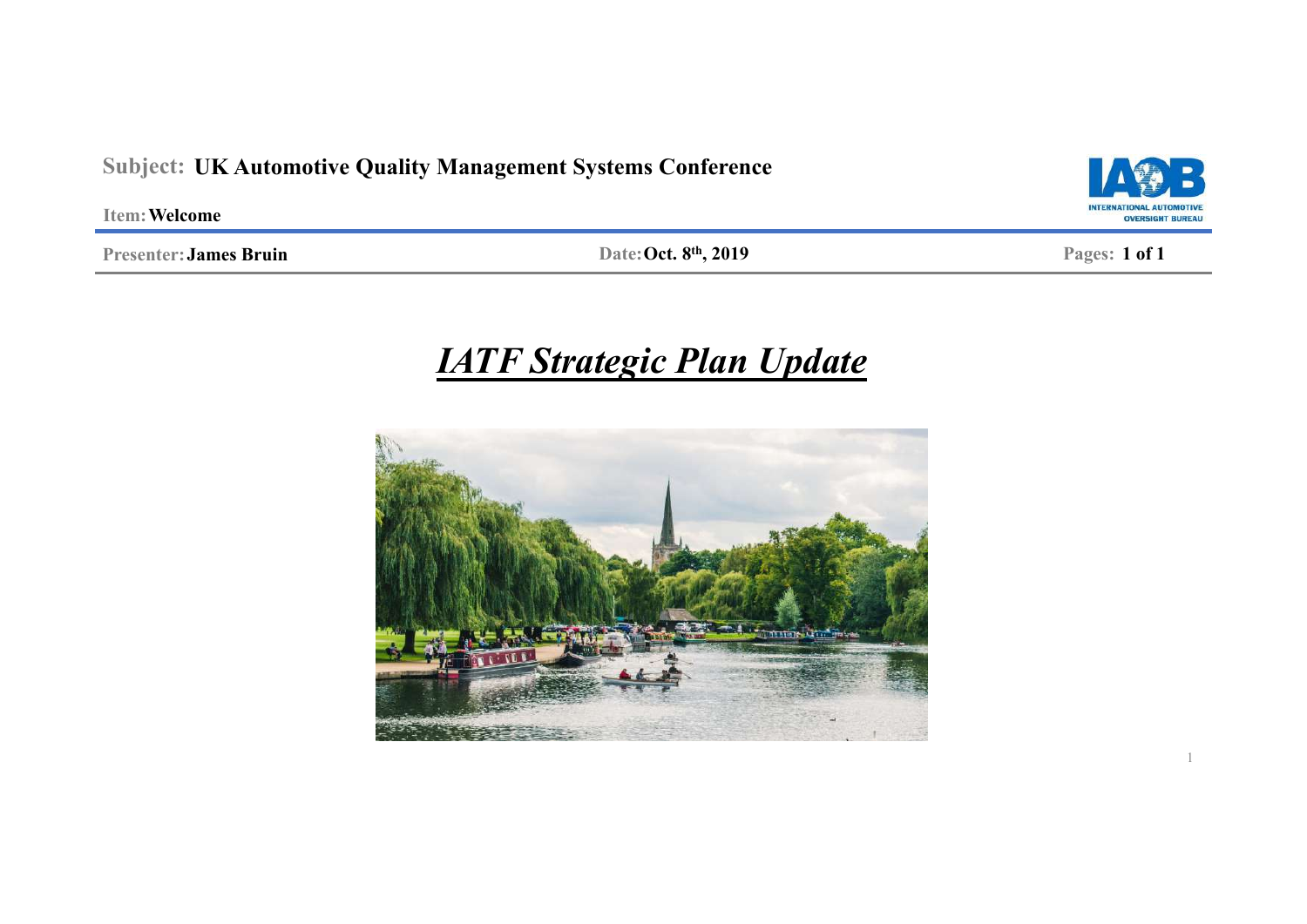## **Subject: Introduction**

**Item:**

**Presenter:James Bruin**

**Pages: Date: Oct. 8 1 of 1 th, 2019**

*James S. Bruin*

IAOB Executive Director, IATF Strategic Development International Automotive Oversight Bureau (IAOB) Southfield, Michigan USA





**INTERNATIONAL AUTOMOTIVE OVERSIGHT BUREAU**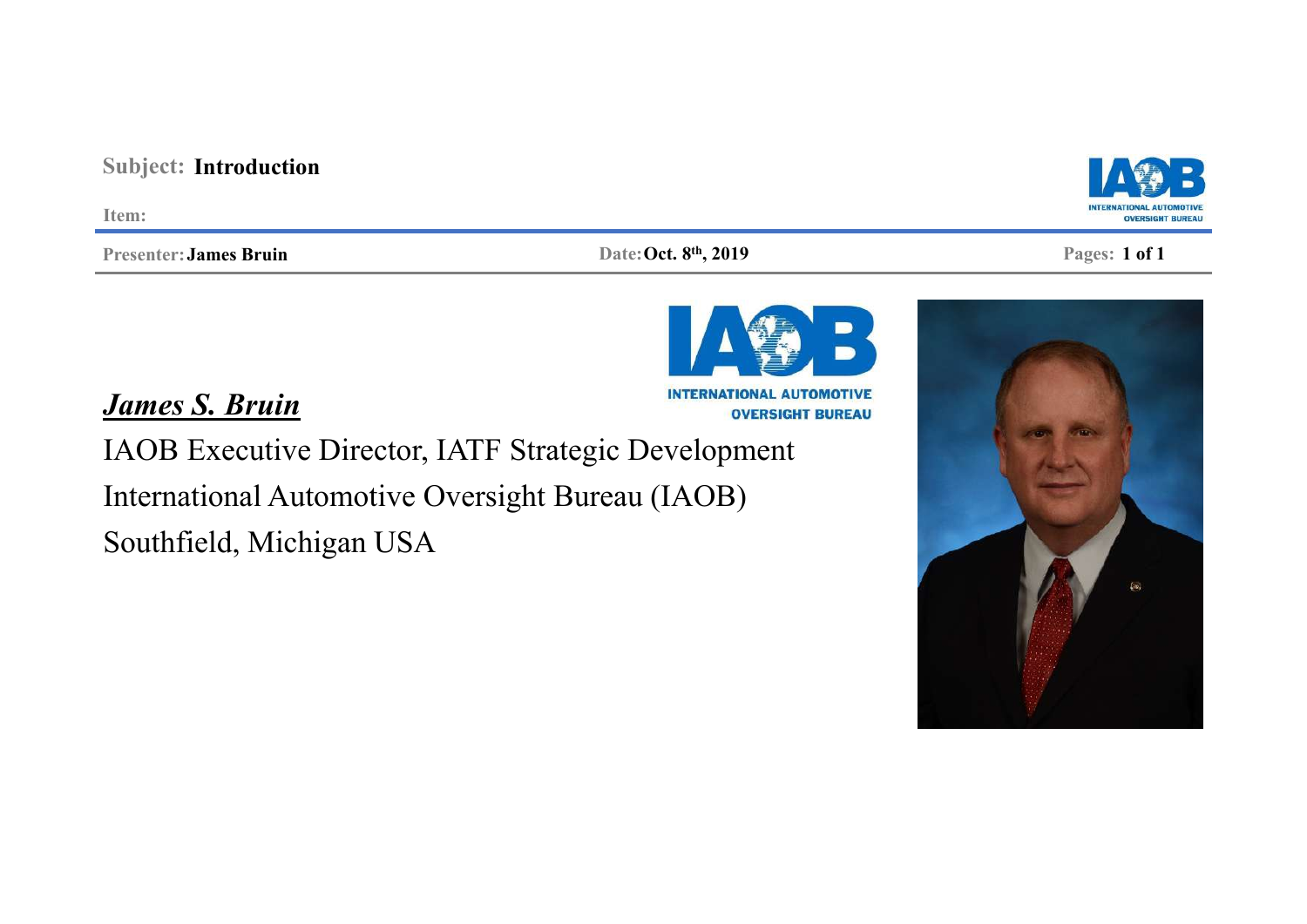#### **Subject: Introduction Item: OVERSIGHT BUREAL Pages: Date: Oct. 8 1 of 1 th, 2019Presenter:James Bruin**

## *James S. Bruin*

Chairman – IATF Meetings & Communication; Chief Representative of IATF Beijing Administrative Office IATF Liaison A Representative – ISO/TC 176/SC 2 IATF Representative to the IAF





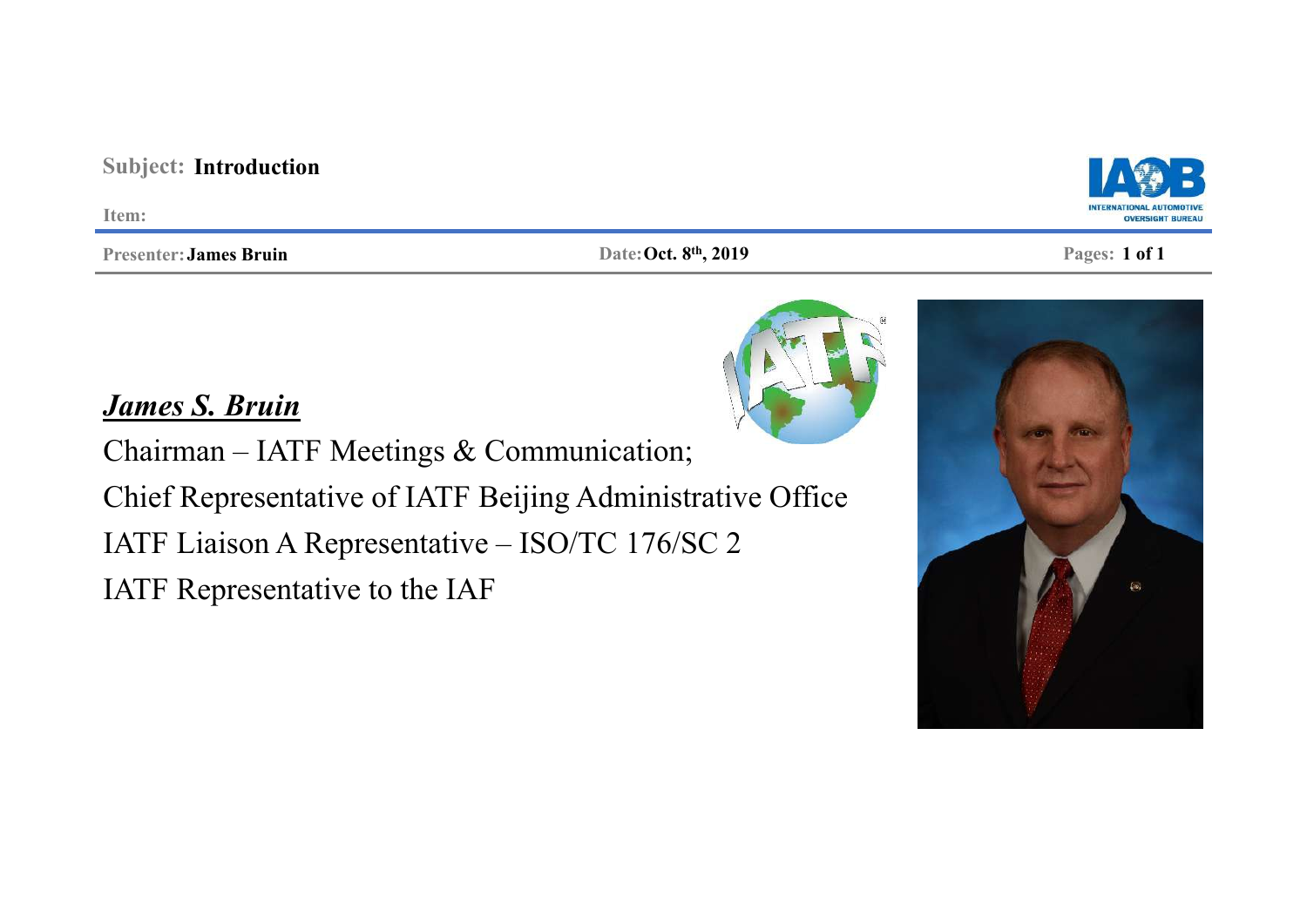### **Subject: Introduction**

**Item:**

**Presenter:James Bruin**

#### **Pages: Date: Oct. 8 1 of 1 th, 2019**

*James S. Bruin*

## *Previous Positions (35 Years)*

1. FCA Head of Mopar Depot and Supplier Quality; IATF 16949

A.FCA Representative to the IATF

B.IAOB FCA Member of the Board of Director's

2. FCA Manager of Supplier Warranty Programs and Controlled Shipping Programs (3CPR)







FIAT CHRYSLER AUTOMOBILES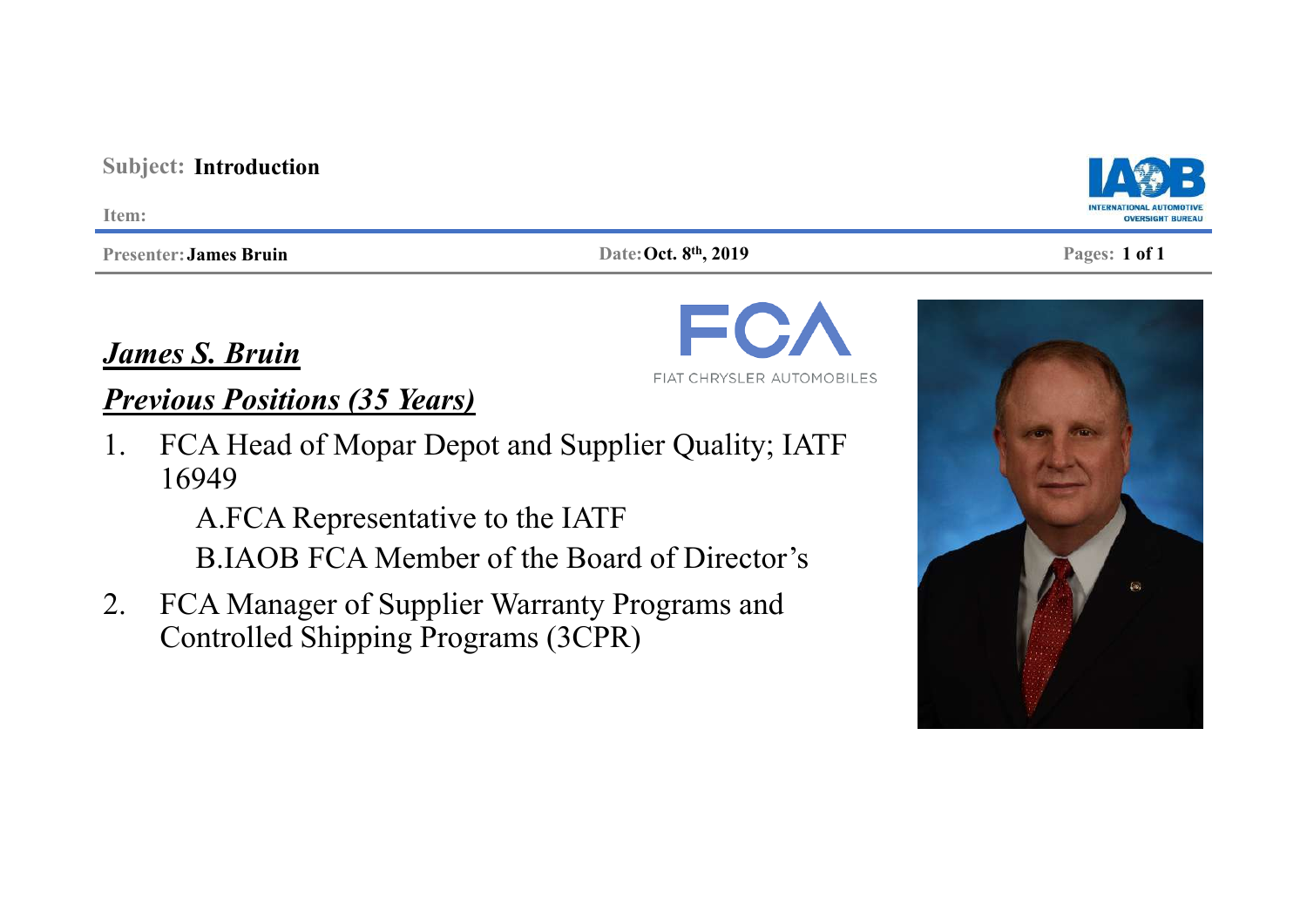## **Subject: Interest and Hobbies**

**Item:**

#### **Presenter:James Bruin**

#### **Pages: Date: Oct. 8 1 of 1 th, 2019**







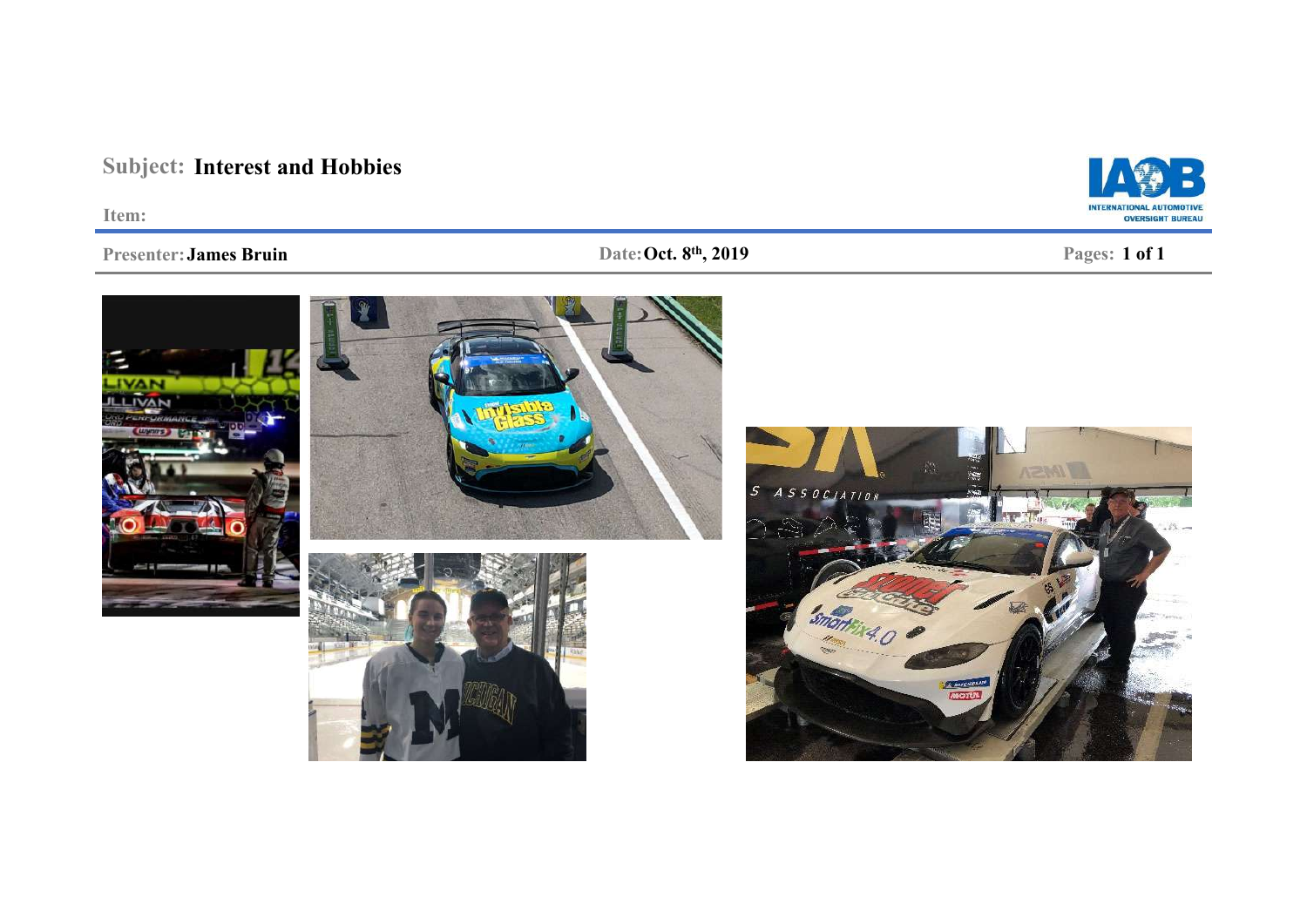

## **Subject: Introduction**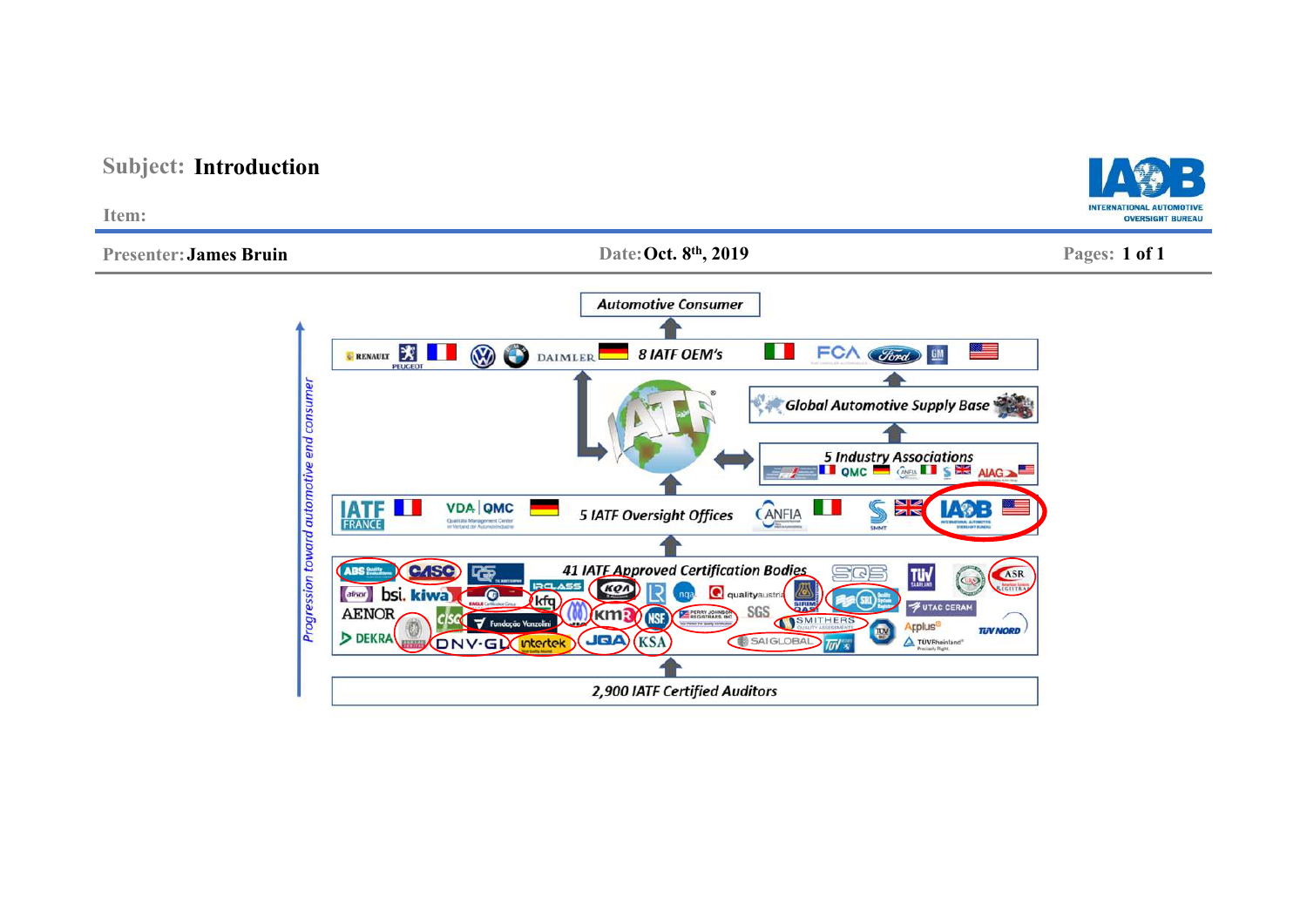| Subject:<br><b>Vision &amp; Strategy</b><br>Item:                                                                                                                                                                                            |                                                                                                                                                                                                                  | <b>OVERSIGHT</b> |
|----------------------------------------------------------------------------------------------------------------------------------------------------------------------------------------------------------------------------------------------|------------------------------------------------------------------------------------------------------------------------------------------------------------------------------------------------------------------|------------------|
| <b>Presenter: James Bruin</b>                                                                                                                                                                                                                | Date: Oct. 8th, 2019                                                                                                                                                                                             | Pages: 1 of 1    |
| ®<br>To promote a Global Quality<br>Management System for the<br><b>Automotive Industry to satisfy</b><br>customers, create stakeholder<br>value and advance the design,<br>development, manufacture and<br>provision of mobility solutions. | <b>Strategic Imperatives</b><br><b>Scheme Effectiveness</b><br>2. Promoting International Excellence<br>Global Growth<br>$3_{1}$<br><b>Technological Relevance</b><br>4.<br><b>Growth in Services</b><br>$5_{-}$ |                  |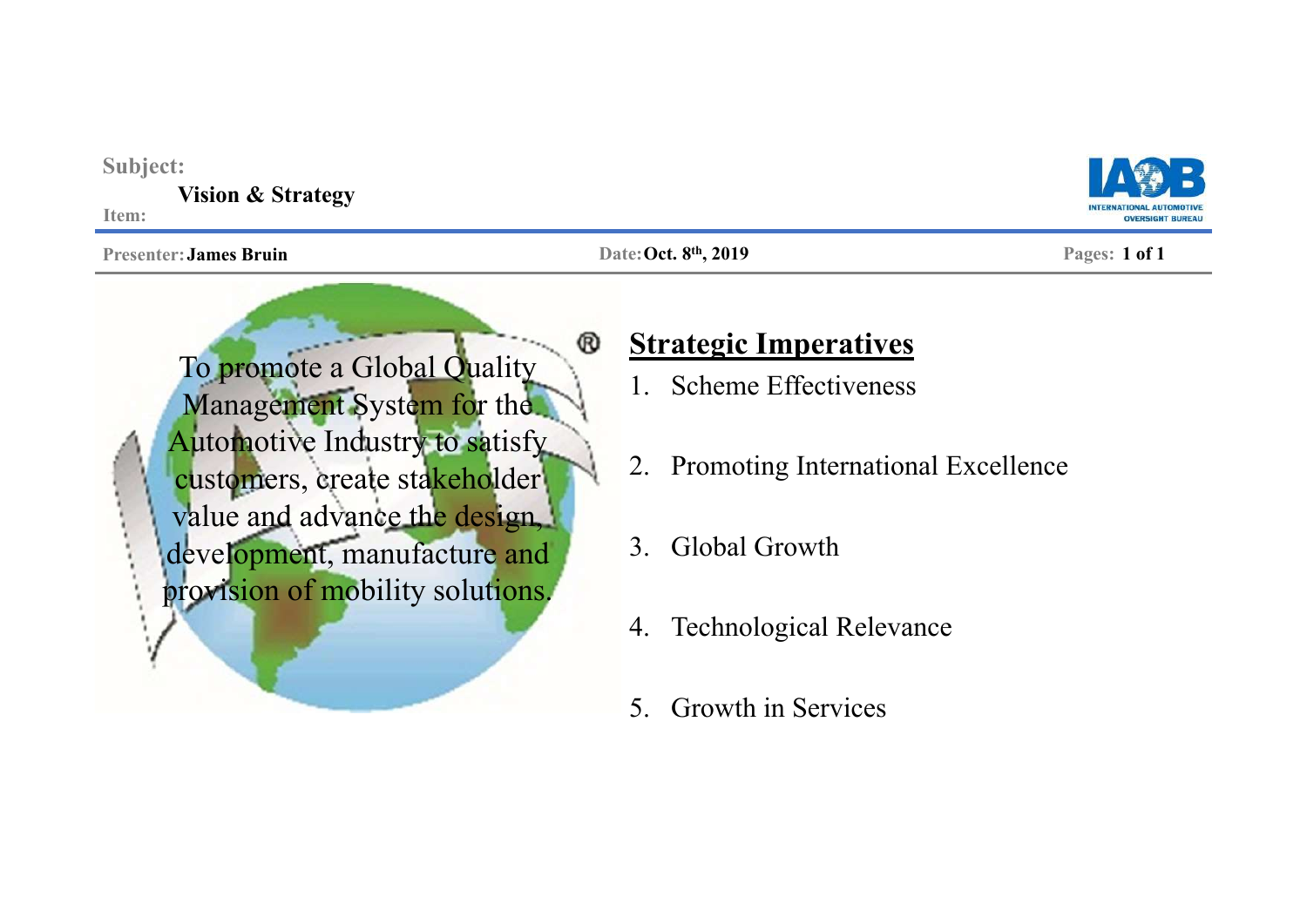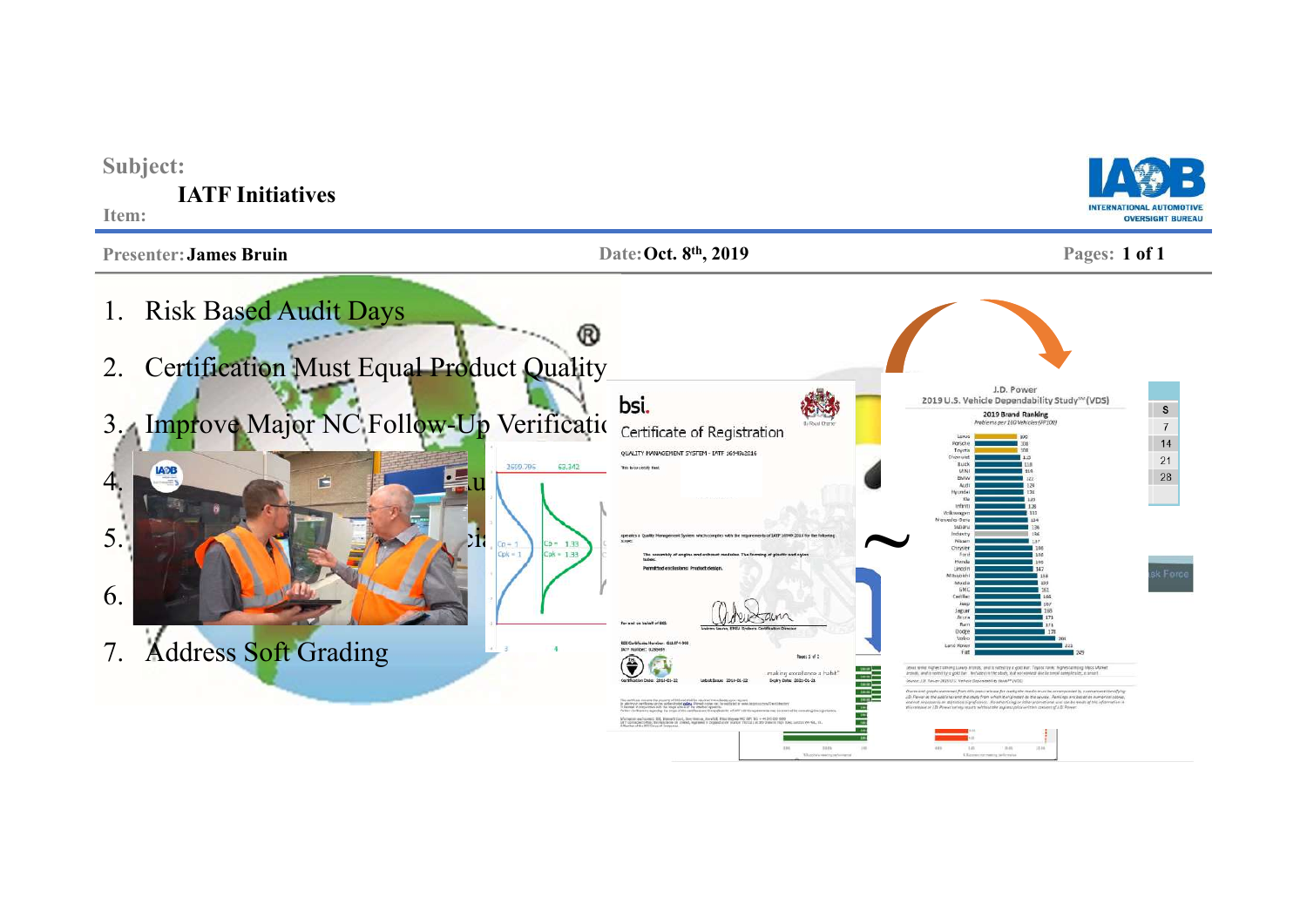| Subject:<br><b>IATF</b> Initiatives<br>Item:                                                                                                                                                                                                         |                                                                                                                                                                                      | <b>OVERSIGHT BUREAL</b>  |
|------------------------------------------------------------------------------------------------------------------------------------------------------------------------------------------------------------------------------------------------------|--------------------------------------------------------------------------------------------------------------------------------------------------------------------------------------|--------------------------|
| <b>James Bruin</b>                                                                                                                                                                                                                                   | te: Oct. 8 <sup>th</sup> , 2019                                                                                                                                                      | Pages: 1 of 1            |
| <b>Paper Witness Audits</b><br>8.<br><b>Restructure New Auditor Training (Complete)</b><br>9.<br>10. Common Audit Report Application (CARA)<br>11. Allow IATF Database to Accommodate Multiple<br>12. Document to Define Rationale for Each Requirer | ®<br>CB Logo<br><b>IATF AUDIT</b><br>XXXXXX<br>Organization name<br>XXXXXX<br>Date<br>XXXXXX<br>Audit type<br>Stage 1 Readiness Review<br>XXXXXX<br>Standard<br>IATF 15949<br>XXXXXX | ete)                     |
| 13. New IATF Membership Rules                                                                                                                                                                                                                        | <b>CB identification No</b><br>Xxxxxx                                                                                                                                                |                          |
| $ \mathbf{X} $<br>RENAULT 24<br>5 National Industry Associations<br>2 <b>U.P.</b> QMC SCOLERS FRS FRS AIAG2                                                                                                                                          | DAIMLER Jn-Traditional B<br>Overall result<br>Select from the drop-down menu<br>XXXXXX                                                                                               | Ford CHE CLEAN Vehicles, |
|                                                                                                                                                                                                                                                      | Comments<br>XXXXXX                                                                                                                                                                   |                          |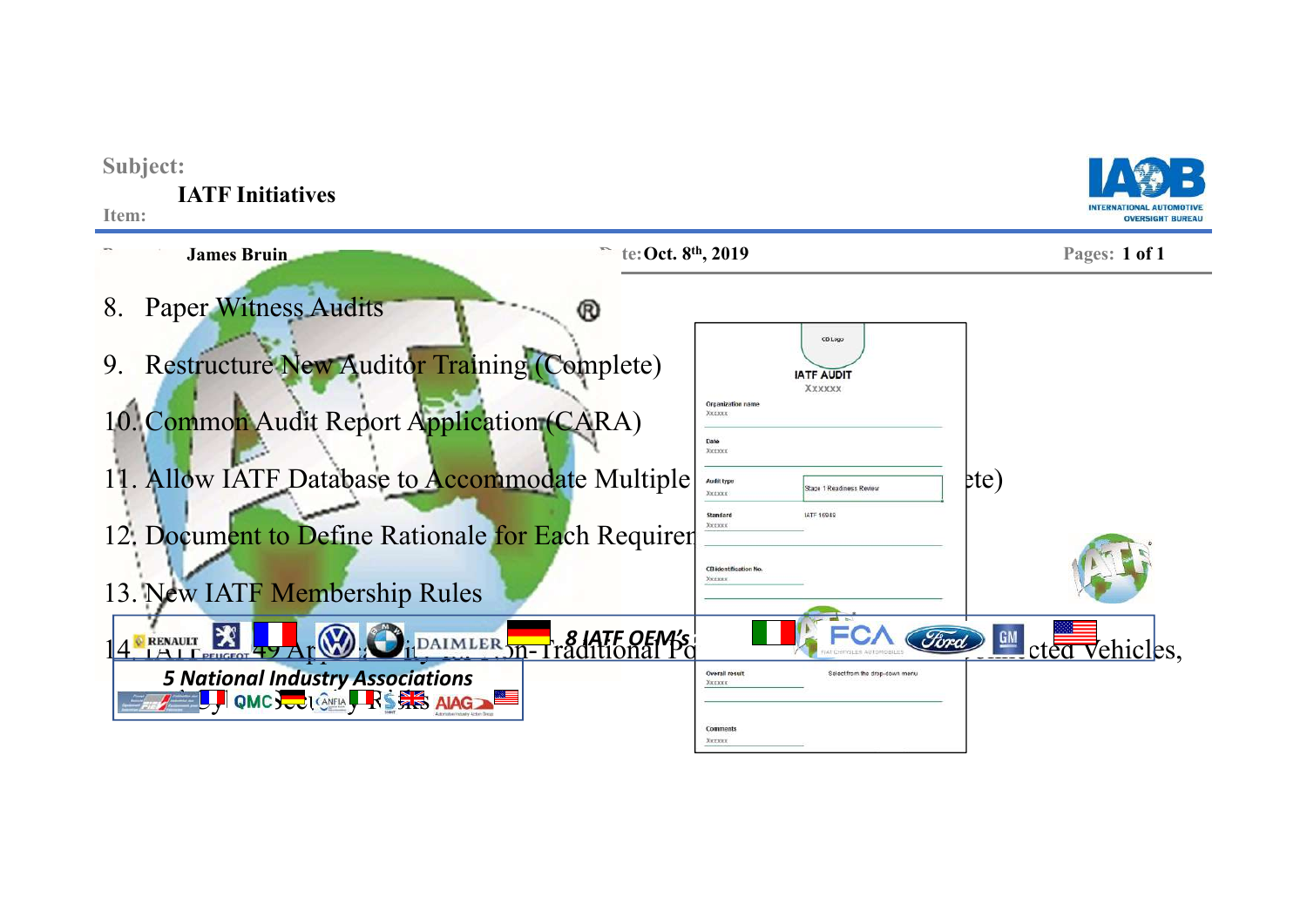| Subject:<br><b>IAOB/SMMT YouTube Initiative</b><br><b>INTERNATIONAL AUTOMOTIVE</b><br>Item:<br><b>OVERSIGHT BUREAU</b> |                                     |             |                     |                      |                          |                              |                               |             |
|------------------------------------------------------------------------------------------------------------------------|-------------------------------------|-------------|---------------------|----------------------|--------------------------|------------------------------|-------------------------------|-------------|
|                                                                                                                        | <b>Presenter: James Bruin</b>       |             |                     | Date: Oct. 8th, 2019 |                          |                              | Pages: 1 of 1                 |             |
| $\equiv$                                                                                                               | <b>CO</b> YouTube                   |             | iaob smmt           | $\alpha$             |                          | ₩<br>E34                     | ຂ                             | <b>IANB</b> |
| n<br>ወነ                                                                                                                | Home<br>Trending                    |             |                     |                      |                          |                              |                               |             |
| â<br>⊕                                                                                                                 | Subscriptions<br>Library<br>History |             |                     |                      |                          |                              | <sup>4</sup> Global Oversight |             |
|                                                                                                                        | Watch later<br>$n_{\rm{scat}}$      | <b>IADB</b> | IATF 16949 Auditing |                      | <b>CUSTOMIZE CHANNEL</b> | <b>YOUTUBE STUDIO (BETA)</b> |                               |             |

CHANNELS

 $\hbox{\tt Q}$ 

ABOUT

**DISCUSSION** 

Purchases

Liked videos

 $10x$ 

 $\overline{1}$ 

HOME

VIDEOS

PLAYLISTS